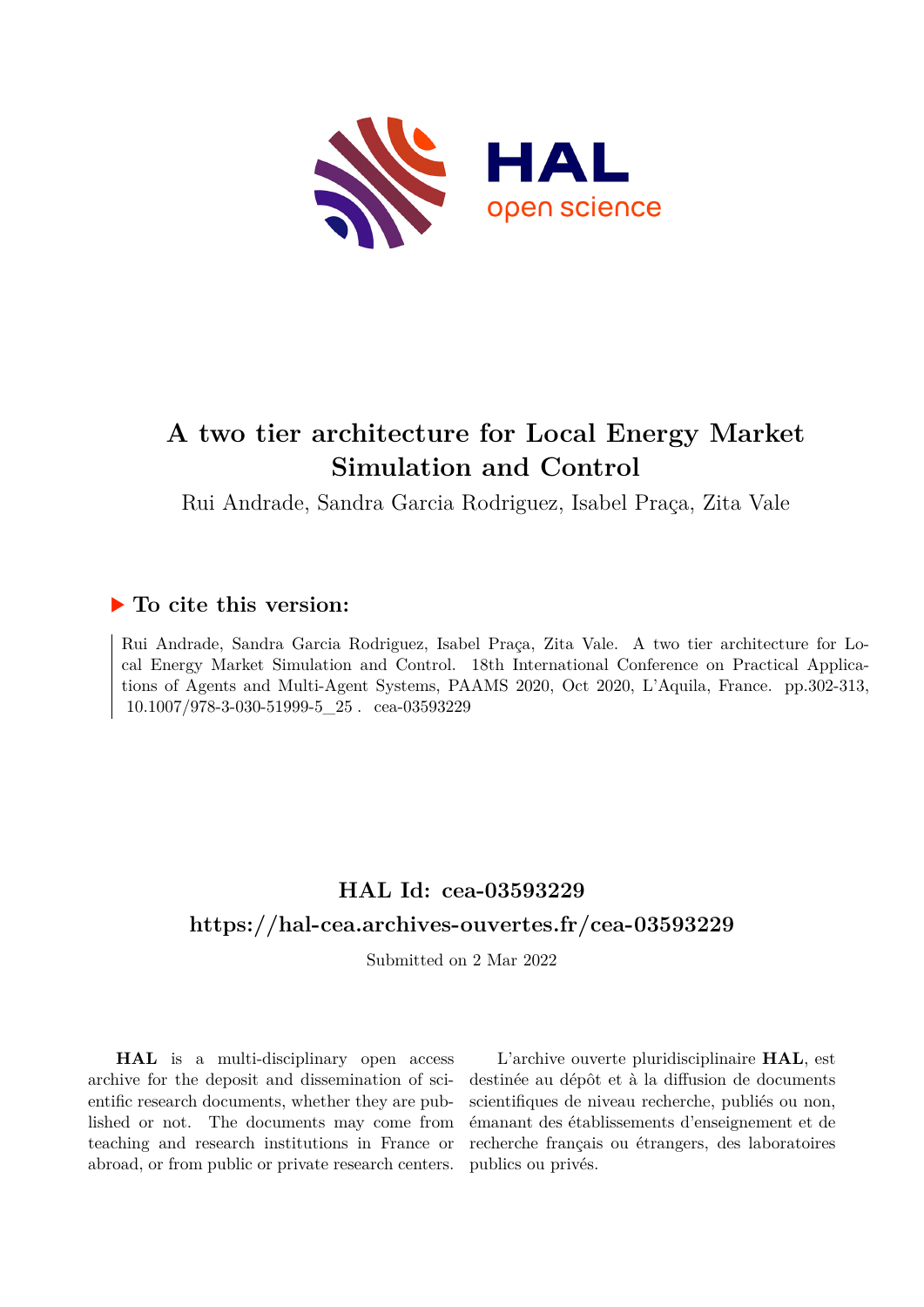# A two tier architecture for Local Energy Market Simulation and Control  $\star$

Andrade, Rui1[0000−0003−2356−3706], Garcia-Rodriguez, Sandra<sup>2</sup>[0000–0002–5352–2510], Praca, Isabel<sup>1</sup>[0000–0002–2519–9859], and Vale, Zita1[0000−0002−4560−9544]

<sup>1</sup> ISEP/GECAD \*\*\*, Porto, Portugal {rfaar,icp,zav}@isep.ipp.pt <sup>2</sup> CEA, LIST, Data Analysis and Systems Intelligence Laboratory, 91191, Gif Sur Yvette, France sandra.garciarodriguez@cea.fr

Abstract. This paper addresses energy management and security having as basis sensing and monitoring of cyber-physical infrastructure of consumers and prosumers, and their participation in the Local Energy Market (LEM). The vision is to create a layered multi-agent framework that brings a complete view of the cyber-physical system of LEM participants, and provides optimization and control of energy for said participants. The proposed system is separated into a Market layer and a Cyber-Physical layer, each of them providing different services. The cyber-physical layer, represented by SMARTERCtrol system, provides Data Monitoring and Optimized Energy Control of individual building resources. The Market layer, represented by LEM Multi-Agent System, provides Negotiation, Forecasting, and Trust Evaluation. Both systems work together to provide and integrate a tool for simulation and control of LEM.

Keywords: Multi-Agent Systems · Energy · Optimization · Forecasting

## 1 Introduction

According to European Commission [4] the share of renewables in Power and Energy Systems (PES) could reach 50% by 2030 with an important contribution from variable sources. This sets significant challenges to distribution grids since large part of the renewables will be implemented at household level. Furthermore, the European parliament proposal for the regulation of the internal Energy Market (EM) suggests that the role of consumers in future PES will be central [7]. The developed solutions and technology should encourage and enable consumers to take part in the energy transition and participate in EM transactions. One of the main reasons for the need of an active participation from consumers and prosumers is the current inaccuracies in the balance settlement,

<sup>?</sup> This work was partially funded by the This work has received funding from National Funds through FCT (Fundaçao da Ciencia e Tecnologia) under the project SPET – 29165, call SAICT 2017.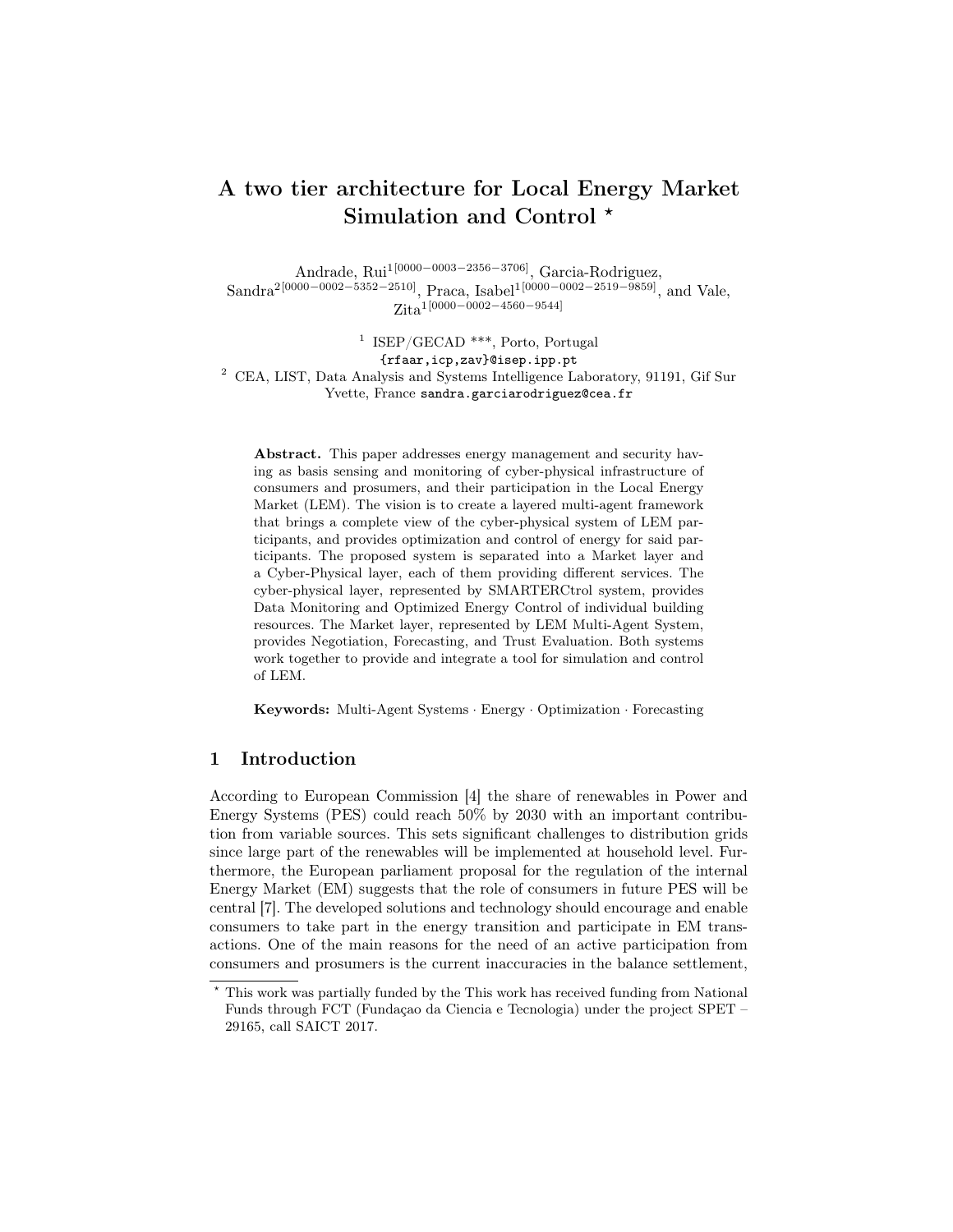#### 2 R. Andrade et al.

as it happens in most European countries, since much of the load is profiled because the smart meters roll out is not completed yet [20]. While smart meters facilitate accurate and efficient balance settlement, the development of metering and control opportunities needs to be addressed carefully in regulatory rules. For example, the handling of imbalances caused by control actions made by non-balance responsible parties is one of these issues [23].

Information exchange structures and models to enable interaction between local, retail and wholesale EM are urgently needed, including effective proposals on how local markets should be taken into account by regulatory aspects. In this context, the use of simulation tools and the study of the different market mechanisms and the relationships among their stakeholders, becomes essential.

A local market can be seen as a place where individual consumers and prosumers meet to trade energy in a neighborhood environment [12]. A major goal for local EM is to contribute in a decentralized PES [24]. Distributed Energy Resources (DER) have increased the complexity of PES radically and therefore flexibility is emerging as the most crucial element in the system. Advantage of local markets is not only that self-generation can be consumed locally but it also strengthens local distribution networks and provides new opportunities for local industry and regional businesses.

The practical implementation and widespread of local EM is, however, highly dependent on the available physical structure. One of the main drivers in this scope is the development already achieved in Smart Grid (SG) technology. Sensor networks are one of the most suitable technologies for SG due to their low-cost, collaborative and longstanding nature. Wireless sensor Networks (WSNs) can enable both utilities and customers to transfer, monitor, predict, measure, and manage energy usage effectively. Thus, WSN can revolutionize the current electric power infrastructure by integrating information and communication technologies (ICT) [26,11]. Such a heavy dependence on ICT networking inevitably surrenders SG to potential vulnerabilities. Thus, security emerges as a critical issue because millions of heterogeneous devices (e.g., sensors, meters) are interconnected via communication networks.

Multi-Agent Systems (MAS) [27] are particularly well suited for the analysis of complex interactions in dynamic systems, such as energy market [10]. Some of the key advantages of MAS are the facilitated inclusion of new models, market mechanisms, and types of participants, as well as the ability to resolve problems in a distributed way [27]. Several modeling tools for simulating EM have emerged, such as AMES [16], EMCAS [14], ABEMS [8] and MASCEM [22].

In this paper we present a two layer approach to model the LEM. These layers are the MAS energy management system (SMARTERCtrol) that performs data collecting and optimized control of the grid resources, and the Local Energy Market Multi-Agent System (LEMMAS) that performs energy negotiating among local participants, provides energy forecasting and trust evaluation for the negotiations.

The remain of the paper is organized as follows. Section 2 describes the Local Energy Market; and presents the LEMMAS simulation model and its integra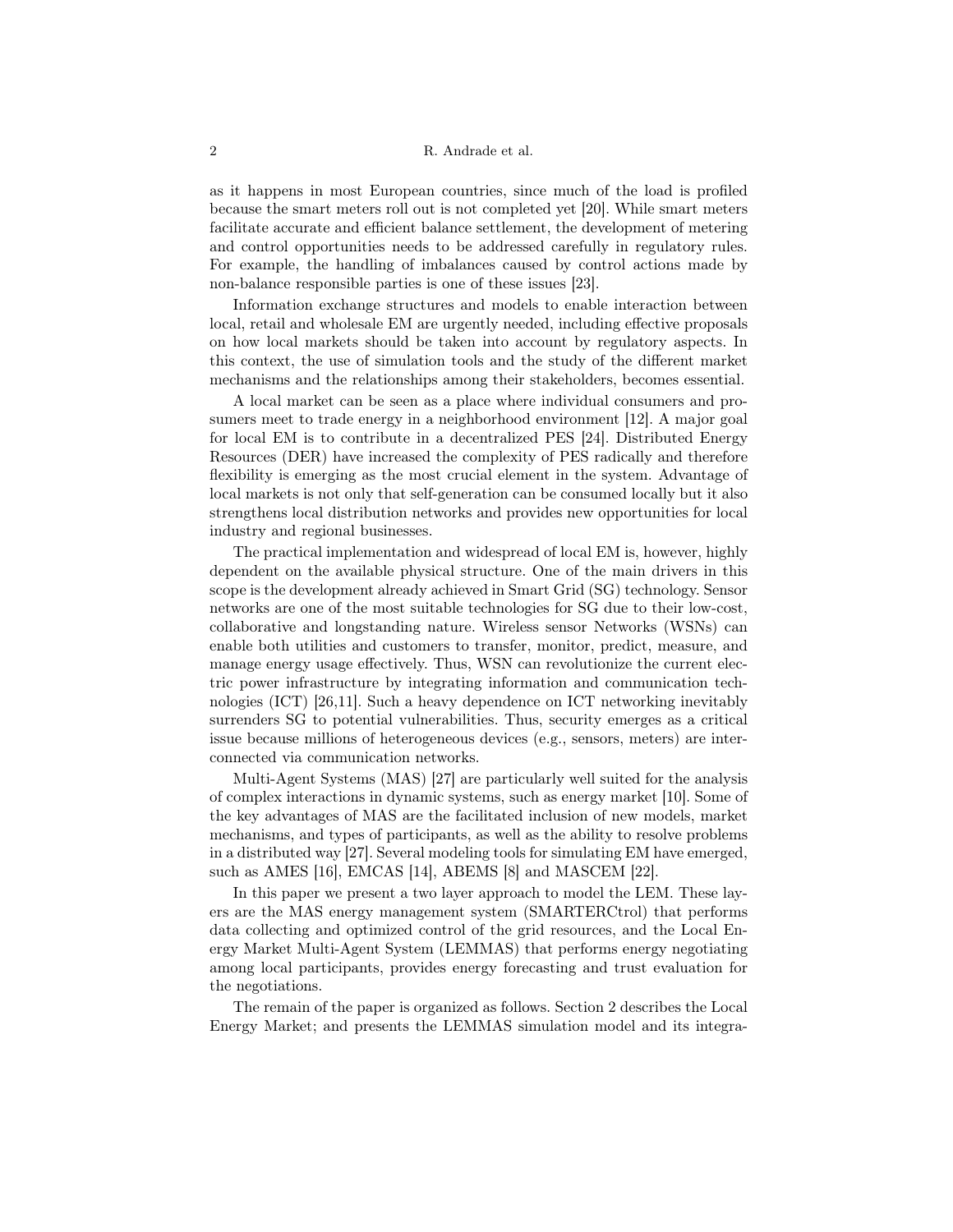tion with the SMARTERCtrol systems. Section 3 details the LEMMAS services and their importance fore the system. Section 4 details the SMARTERCtrol for control and optimization. Section 5 presents the conclusions of this work.

# 2 Local Energy Market

The energy landscape is changing at a rapid rate, renewable energy sources created the opportunity for traditional consumers to become producers of part, or in some cases all, of their energy needs. However this increase in what is called Distributed Energy Resources (DER) can create large and unpredictable fluctuation of energy loads in the electric grid.

The Local Energy Market (LEM) [17] is an emergent market model that is aimed at solving the problems inherent to the Renewable and DER, such as unpredictability of energy generation. Participants in the LEM who are generating energy but not consuming it can chose to sell it in the LEM.

The key features of the LEM are the flexibility it provides in terms of creating distributed and efficient energy consumption, and the opportunity, created for traditional consumers, to participant in a kind of energy market. In this section, we present an overview of the LEMMAS simulation model and detail how it can benefit from the integration with the multi-agent optimization and control system (SMARTERCtrol).

In a previous work [19], the authors present a MAS model to simulate and study the LEM. This model is composed of three kinds of agents:

- Sensor agent: Representing the cyber-physical system;
- Participant agent: Representing participants in the negotiation;
- Market Interactions Manager (MIM): Representing the negotiation manager.

Participants in the LEM can be either consumers, producers or prosumers (consumers with some form of generation, e.g. an household with solar panels). Each participant is modeled accordingly to its role with the corresponding sensor agents representing its cyber-physical system.

In the LEMMAS simulation model the agents follow an hierarchical structure in their communication. The sensor agents only communicate with their respective participant agent, sending updated values for consumption, generation, battery charge, etc. The participant agents sends a proposal to the MIM. And the MIM acts as central authority in the negotiation: sends messages to all participants in other to enable the negotiation process. Each participant agent would have the necessary number of sensor agents to model its cyber-physical system.

Figure 2 illustrates the architecture proposed in this article. Two layers are evidenced in this architecture, the Local Market Layer and the Cyber-Physical Layer. These layers should have independent responsibilities but be complementary to each other. On the Cyber-Physical Layer each household or building is represented and supported by the SMARTERCtrol system. The SMARTER-Ctrol system is responsible for providing the services of Data Monitoring, in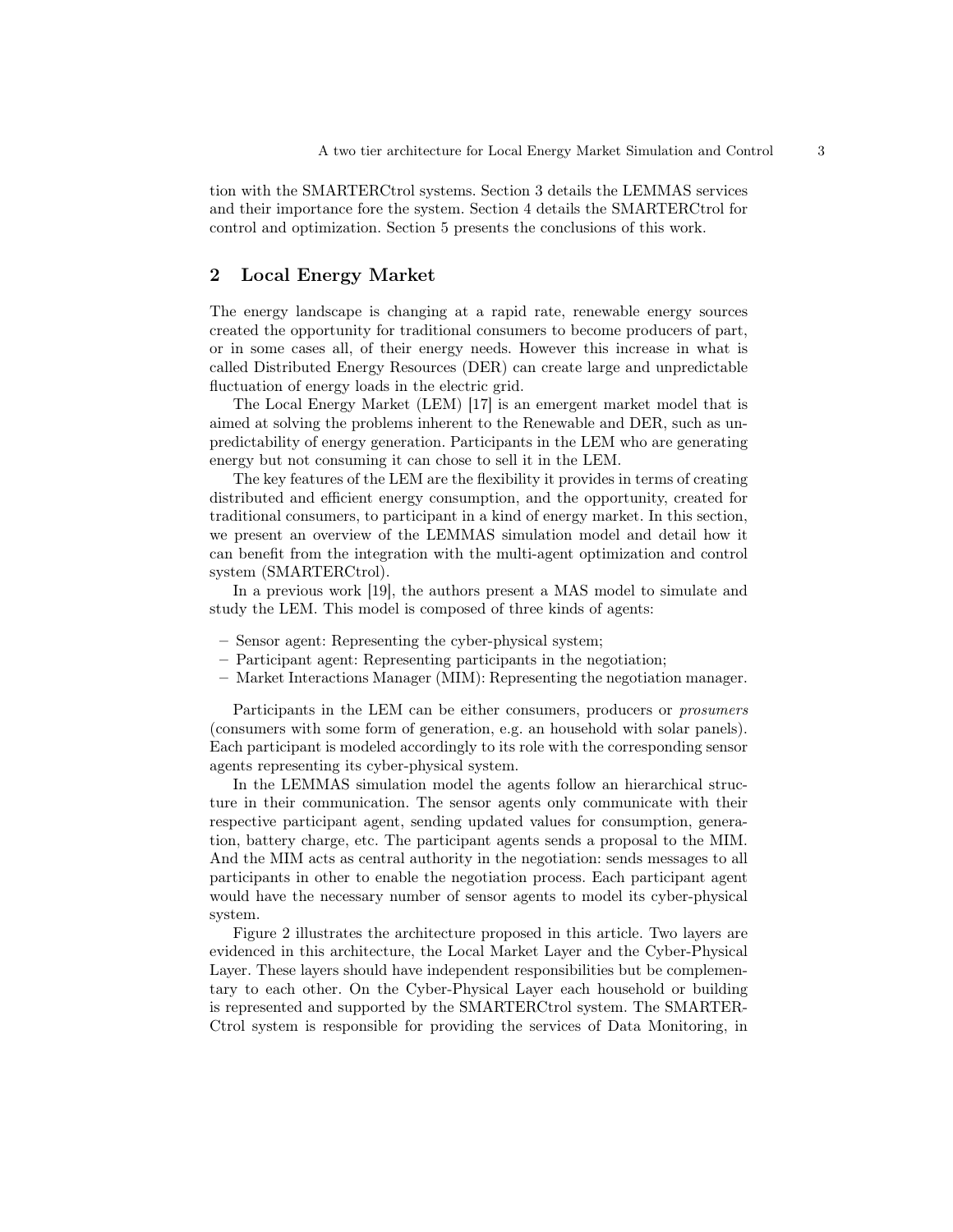```
4 R. Andrade et al.
```


Fig. 1. Local Market two Layer Architecture

terms of consumption, generation, and other data sources like energy storage (if available); and the optimized control of energy resources. The Market Layer is represented by the LEMMAS system, composed of the group of Participants and the Market Interactions Manager. The LEMMAS provides the services of Negotiation, Trust Evaluation, and Forecasting.

The household or building is represented in both layers but in different ways, in the Local Market layer this representation is made by the participant agent that is able to submit proposals to buy or sell energy in the LEM. The proposals, as well as the forecasting service, are integrated with the SMARTERCtrol of each participant in order to make use of the current and historical data collected by the SMARTERCtrol. Lastly, the integration with the SMARTERCtrol system can also happen as a result of the negotiation. That is, after an energy transaction is agreed upon in the Local Market, this information must be sent to the SMARTERCtrol system of the participants involved in said transaction. With the obtained information the SMARTERCtrol system must perform the necessary optimization and control operations in order to allow the desired energy transaction.

The SMARTERCtrol system brings improvements to the LEM's performance, reliability and resilience, by performing two different kinds of control:

- 1. Scheduling control based on forecasted data: these forecasts are related to the microgrid devices (such as consumption schedules of home appliances, battery levels, etc.) or other forecasted information for generation (e.g. solar radiation, wind speed, etc.) to plan the use of the generated flexibility, based on the result of the MAS optimization. This type of control may handle uncertainties in forecasts. It can also adapt itself to possible changes in grid topology by applying receding horizon control along the time in which the planning activity is undertaken; for instance, in case control relies on forecasted information, initial planning can be done with great advance (e.g. the day ahead) and then refined when getting closer to real-time.
- 2. Real-time control: It is based on real-time information provided by sensors (e.g. power quality analysers, voltage sensors, etc.) to monitor the status of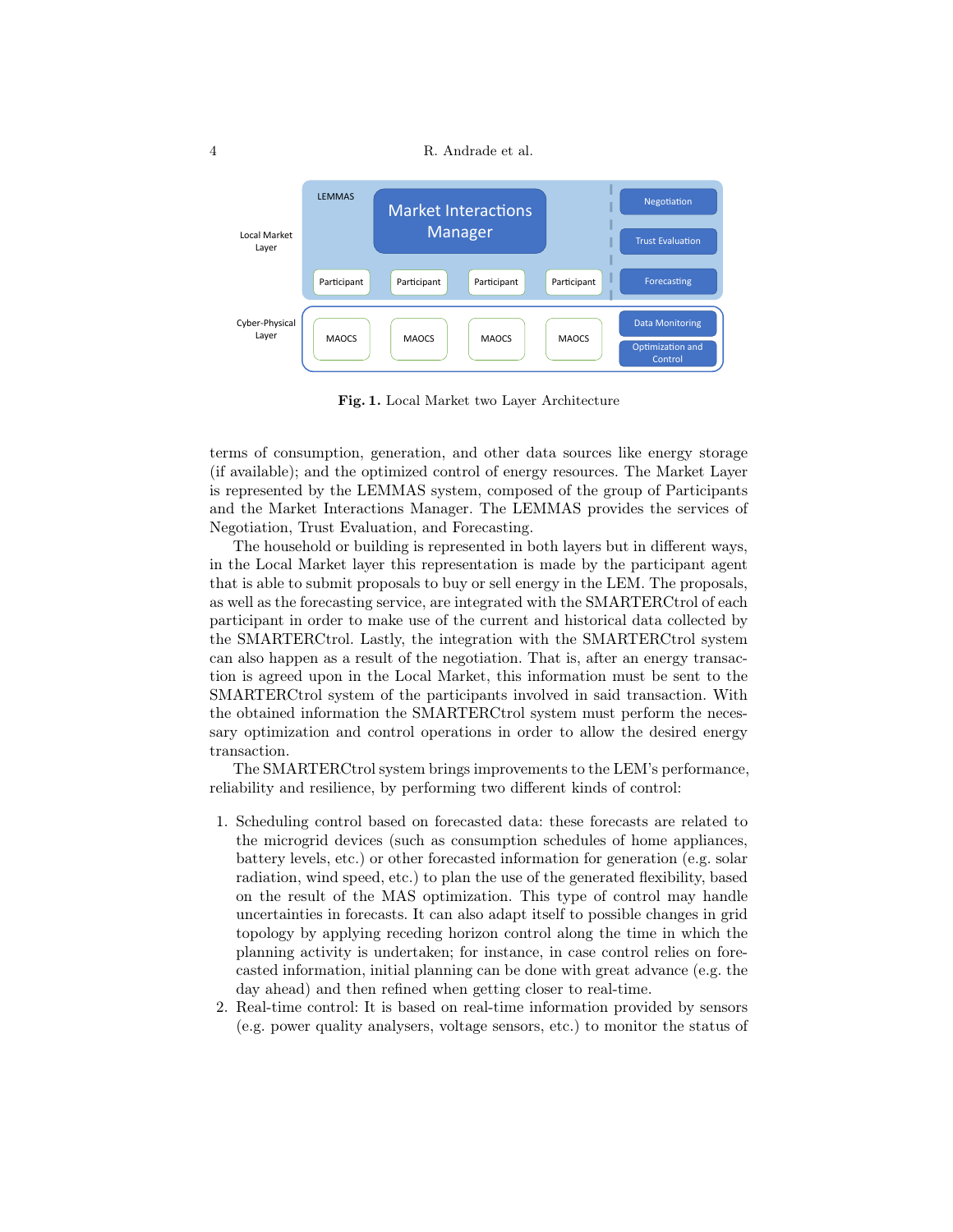all nodes of the grid on a real-time basis. The scope is to make sure grid parameters are always within statutory limits and cope with critical conditions. These two types of control are both required for an effective management of the smart-building, but the type of information that they need to fulfil their duties differs. While the planning control requires forecasted information and data about scheduled or expected use of smart grid technologies, real-time control only needs actual readings of grid monitoring devices.

With the addiction of the SMARTERCtrol system, the sensor agents are no longer used. The SMARTERCtrol acts as an aggregator of all sensor data that can pass this information to the corresponding participant agent, this is evidenced in Figure 2.

In turn the participant agent sends information detailing the result of the negotiations in the LeM to the SMARTERCtrol. Thus allowing the SMARTER-Ctrol to make the necessary control adjustments and optimizations to enable the desired outcome. For example, a participant agent might agree to sell energy to another LEM participant. In this scenario the SMARTERCtrol system should adjust the necessary control flow to make that transaction happen.

## 3 LEMMAS Services

The Local Energy Market Multi-Agent System (LEMMAS) takes the responsibility of providing the platform necessary for the negotiation between the participants. However the negotiation needs to be supported with other functionalities. For this reason the LEMMAS provides two complementary services to the negotiation, then being forecasting, and trust evaluation.

#### 3.1 Negotiation

The main service provided by the LEMMAS is the service of negotiation. The negotiation in LEMMAS is made in Mediated Contracts, that is, there is a thirdparty that plays the role of a mediator and manages the negotiation. These Mediated Contracts follow a Double Sided Auction model that defines the Market Clearing price, and is performed regular intervals in order to keep up with the market needs.

In the LEMMAS this mediator is the Market Interactions Manager (MIM) agent. When performing the negotiation, this agent also takes advantage of the Trust Evaluation service in order to only allow trusted participants in the negotiation.

#### 3.2 Forecasting

The forecasting service provided by the LEMMAS is used internally by the Trust Evaluation Service and by the SMARTERCtrol system as well. The forecasting module includes several methods and a set of strategies for day-ahead and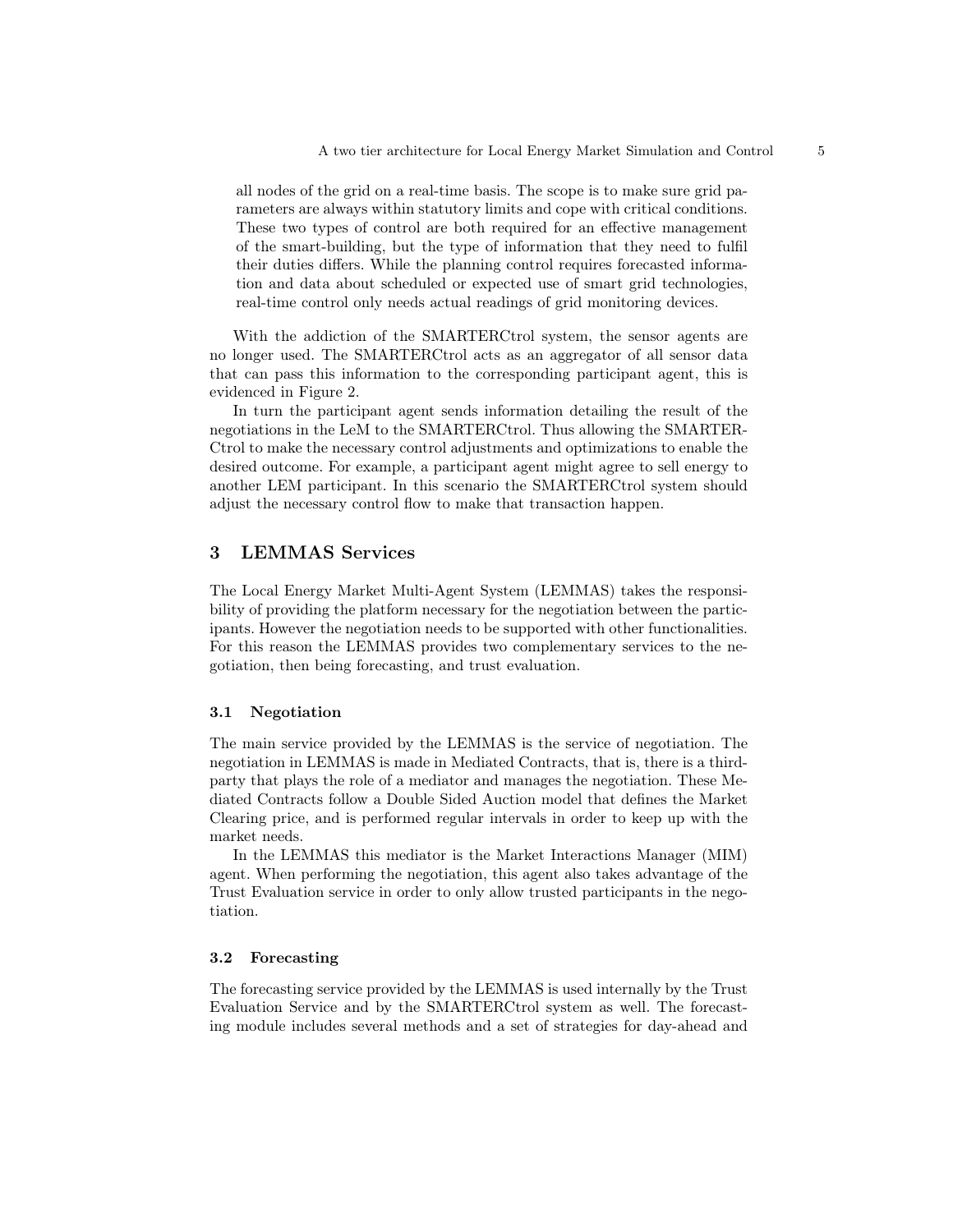#### 6 R. Andrade et al.

hour-ahead forecasting. Indeed, one of the most important targets of the energy operators is to be able to have a better control on the energy consumption and also being prepared for the amount of energy demand in the following hours or days. In order to provide consumption and generation forecasting for different short and long terms, this service should make use of various forecasting methods: Artificial Neural Networks [5], Support Vector Machines [25], Fuzzy Rule Based Systems [13], Reinforcement Learning [2], Time Series Analysis [6].

## 3.3 Trust Evaluation

In any kind of negotiation trust is a crucial factor. Negotiating with an non trusted party may jeopardize the negotiation. The Trust Evaluation service provides an important security layer for the participants. The idea for the trust mechanism, dynamic profiles of each participant are defined, based on previous market negotiations and using the forecasting service. These profiles are then used according to the context, current weather conditions, time, date, etc., to support the analysis of the feasibility of submitted proposals. LEMMAS follows what is called an Institutional Trust model [18], that means there exists a centralized entity responsible for applying the trust model. In the case of LEMMAS this role is played by the MIM agent that acts as the centralized institution, and enforces the Trust model [1].

# 4 Multi-Agent Optimization and Control

This section presents a multi-agent optimization and control system (SMARTER-Ctrol) for microgrids. Taking into account the constraints, limitations and user preferences, its goal is to perform an optimized management of the self-controlled resources of a microgrid. Furthermore, this system is connected to the forecasting service described previous section 3.2. This way SMARTERCtrol enriches the quality of decisions by also considering some consumption/generation forecasts in the decision making.

SMARTERCtrol is composed by two main modules, the optimization module and the control one. Each of them counts with a different multi-agent system model and deploys their own agents which are continuously communicating to coordinate:

– Control module: agents are in charge of controlling the existing devices. This module deploys one agent(*Control Device*) per device of the microgrid plus a central coordinator one (Control Node). Their main tasks are collecting the forecasts or actual observations, communicate with the optimization module and get the optimized schedules, and convert the optimized schedules received from the optimization module into orders that are then sent to the self controlled devices. It makes sure that the devices follow such schedules. Note that in case of real time control, schedules would have just one instant period of time (no planning needed).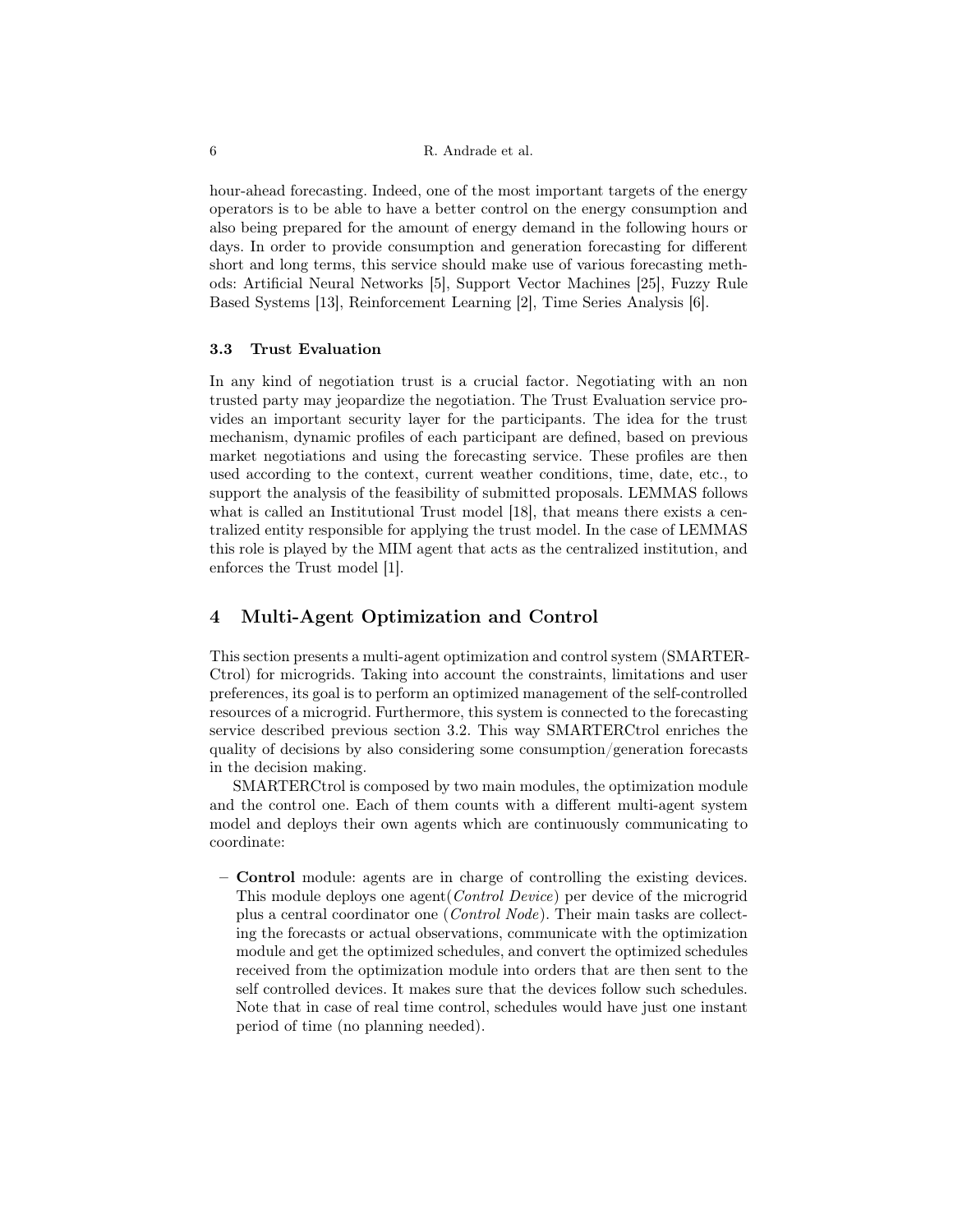– Optimization: optimization agents collaborate to implement a distributed optimization algorithm based on message passing [15]. Relying on the information (forecasts, observations, etc.) provided by the control module, this module computes the best schedules and sends them to it. Two kind of agents are used in this module, Optimization Node and Optimization Device. The number of agents deployed will depend on the microgrid scenario.

Fig. 4 shows a schema of both modules as well as the main interactions among their agents. The concrete algorithms that each module follows are described below.



Fig. 2. SMARTERCtrol optimization and control modules, interactions

#### 4.1 Control Module Algorithm

This module connects the platform with the external microgrid. As Algorithm 1 shows, this module runs a continuous loop in which every  $T$  time the same steps from 2 to 12 are repeated.  $T$  is set a priori according to user preferences and microgrid definition. Algorithm 1 also shows the interactions between agents and modules, where " $A \rightarrow B$ " means that A sends the message msg to B.

#### 4.2 Optimization Module

Implemented with an agent oriented architecture already described in [9], this module performs the optimization task. It is based on the message passing algorithm adapted to energy management, and proposed by [15]. Such approach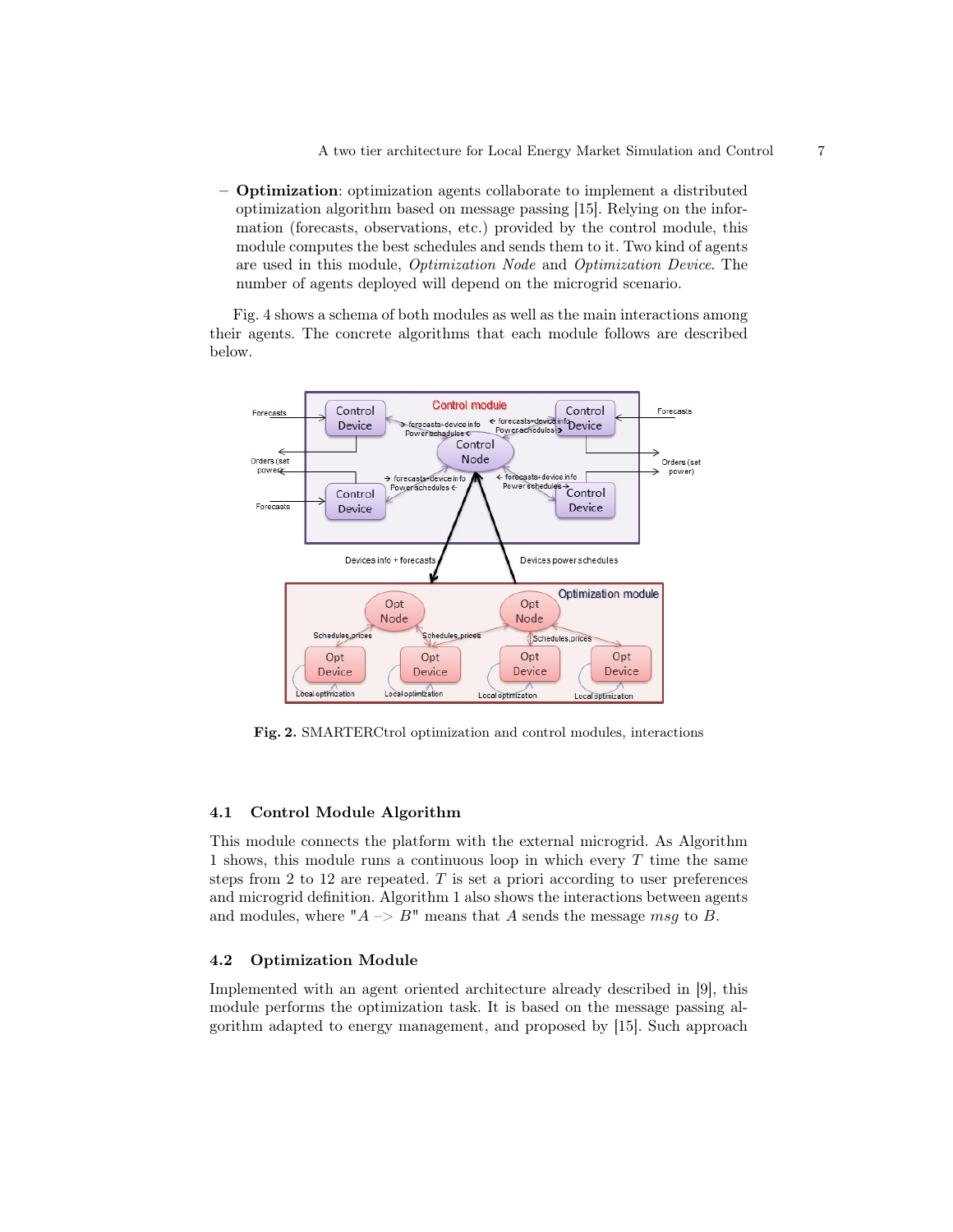Algorithm 1 Control module algorithm

|     | 1: for every $T$ time $d\mathbf{o}$                                  |
|-----|----------------------------------------------------------------------|
| 2:  | [Control] Node agent -> [Control] Device agents                      |
|     | msg: <i>initial time stamp</i> (number)                              |
|     | Real Devices -> [Control] Device agents                              |
|     | msg: device properties $\mathcal{B}$ constraints (object)            |
|     | Forecast service $\Rightarrow$ [Control] Device agents               |
|     | msg: <i>forecasts</i> (when applicable) (data set)                   |
| 3:  | [Control] Device agents:                                             |
|     | action: Compose device model from info received                      |
| 4:  | [Control] Device agents -> [Control] Node agent                      |
|     | msg: device model (object)                                           |
| 5:  | [Control] Node agent                                                 |
|     | action: Compose scenario model (object)                              |
| 6:  | [Control] Node agent -> [Optimization Module]                        |
|     | msg: <i>scenario model</i> (object)                                  |
| 7:  | [Optimization Module]                                                |
|     | action: runs distributed optimization                                |
| 8:  | [Optimization Module] -> [Control] Node agent                        |
|     | msg: devices power schedules (object)                                |
| 9:  | [Control] Node agent -> [Control] Device agents                      |
|     | msg: new time stamp, Power Schedule (number, vector of real numbers) |
| 10: | [Control] Device agents $\Rightarrow$ Real Devices                   |
|     | msg: power setup for instant $t$ (real number)                       |
| 11: | [Control] Node agent -> [Control] Device agents                      |
|     | msg: <i>new time stamp</i> (variable)                                |
|     | msg: power schedule (vector of real numbers)                         |
| 12: | [Control] Device agents $\rightarrow$ Real Devices                   |
|     | msg: power setup for current time instant $t$ (real number)          |
|     | $13:$ end for                                                        |

relies on the alternating direction method of multipliers (ADMM), which is an algorithm that solves convex optimization problems by breaking them into smaller pieces so that they will be then easier to handle [3]. [15]'s model considers two types of elements in a given grid, namely: the devices and the nets (called optimization devices and optimization nodes respectively in our approach). The devices  $D$  (i.e. generators, fixed loads, deferrable loads, alternate direct current transmission lines, storages, etc.) have their own constraints and objectives. Devices are connected to each other by means of a net (i.e. bus), which also has its own objectives. In the same way, nets are connected through double terminal devices, such as transmission lines. The model tries to minimize the global network objective subject to the device and net constraints, over a given time horizon.

[15] use a proximal message passing algorithm to resolve this optimization problem. It is an iterative algorithm where at each step, each device: (i) exchanges simple messages with its neighbours in the network; and then (ii) it solves its own optimization problem by minimising a local objective function,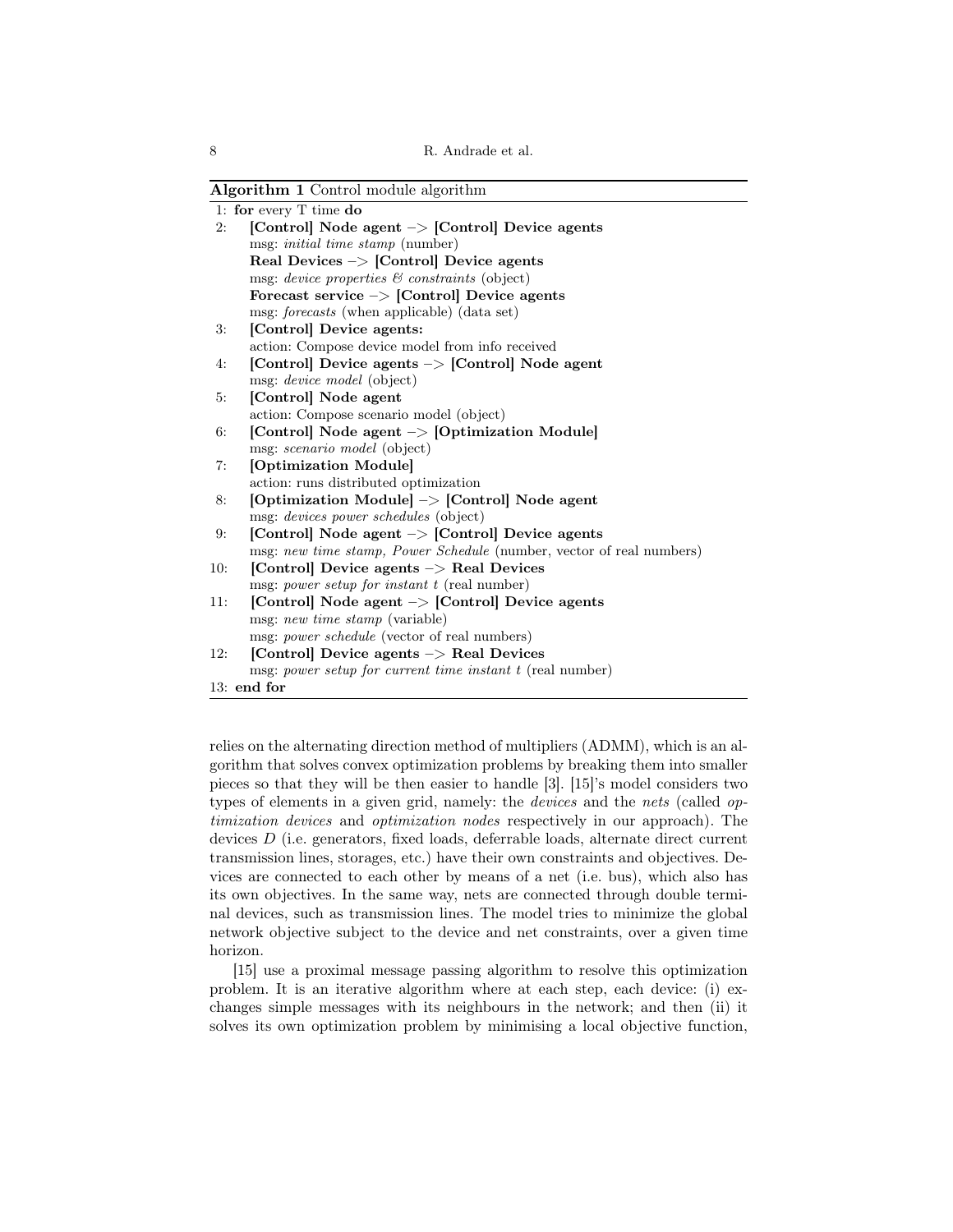augmented by the messages it has received. The authors showed that their approach converges to a solution when the devices objective and constraints are convex. The method is completely decentralized and needs no global coordination other than synchronizing iterations; the problems to be solved by each device can be typically solved efficiently and in parallel according to the authors.

In this work, we considered evolutionary optimization algorithms [28] to solve such local optimization. The using of this kind of algorithms is recurrent in literature since they are proved to be good approaches to solve microgrid problems [21]. For instance, their flexibility allows to handle the most hard constraints in the optimization process. Moreover, their operators can be easily modified to improve the algorithm performance in the specific problem to solve.

# 5 Conclusion

As it was discussed in this article energy markets are going through a shift of paradigm, from centralized production to distributed production of energy. This changes bring benefits in terms of flexibility, for consumers who can afford sell generation, as well as possible benefits to the environment with the increased use of renewable energy sources. However this benefits come with some negative aspects: the increase of distributed production makes the energy grid more complex and hard to manage. The ever increasing usage of renewable energy sources, e.g. solar, creates unpredictable energy fluctuation, and the moments of higher production do not always correspond with the moments of higher consumption needs. Fore these reasons, having systems capable of simulating and controlling the energy grids will always be needed.

In this article we proposed a two tier architecture to simulate and control the Local Energy Market (LEM). The two layers in this architecture are the Local Market Layer and the Cyber-Physical Layer. Such separation of concerns brings benefits in terns of development by dividing systems in smaller more specialized components, but the system remain tightly integrated as a full stack solution for LEM simulation and control. This was possible due to the usage of services in each layer that can integrate with services from the other layer whenever necessary.

The Cyber-Physical Layer corresponds to the SMARTERCtrol system, representing a single household or building. The SMARTERCtrol system provides the services of Data Monitoring in terms of consumption, generation, and other data sources (if available); and for the optimized energy control.

The Market Layer corresponds to the LEMMAS system. It represents the LEM as a whole with several participants, each one connected with its own SMARTERCtrol system and Market Interactions Manager agent, acting as the central authority of these market. The LEMMAS system provides the services of Negotiation, Trust Evaluation, and Forecasting.

The integration between the two layers is as follows. The Negotiation service gives each participant the opportunity to make proposals to buy or sell energy in the market. Such proposals are made taking into consideration the participant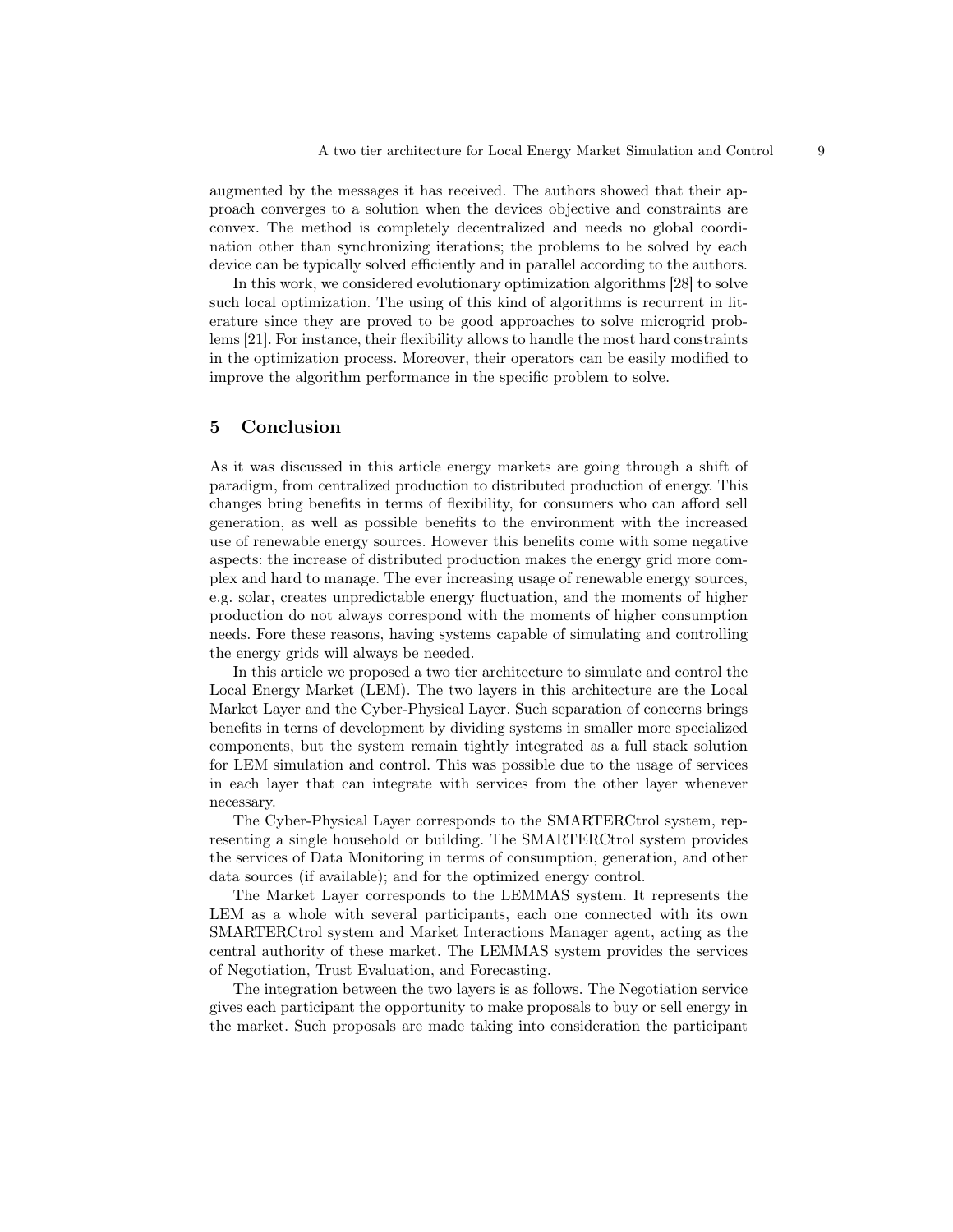needs reported by the Data Monitoring service. The Negotiation service uses the Trust Evaluation service to verify which participants should be allowed in to participant in the market. The Trust Evaluation takes into consideration the values forecasted by the Forecasting service considering data from the Data Monitoring service.

Lastly, the Negotiation service communicates its results to the Optimization and control service so that this service can make the necessary changes in the grind to make the energy transactions agreed in the Local Market.

With this new approach the LEMMAS sensor agents are replaced by the SMARTERCtrol. The benefits of this new approach are twofold. First, the SMARTERCtrol system acts a central point that aggregates the data from all sensor readings and makes it available for other services. And second, the SMARTERCtrol system can perform the necessary control and optimization operations to realize the energy transactions agreed the local energy Market negotiation process.

### References

- 1. Andrade, R., Pinto, T., Praça, I.: A Multi-Agent System Simulation Model for Trusted Local Energy Markets. Ph.D. thesis, Instituto Superior de Engenharia do Porto, Porto Portugal (2019)
- 2. Andrade, R., Pinto, T., Praça, I., Vale, Z.: UCB1 Based Reinforcement Learning Model for Adaptive Energy Management in Buildings. In: Rodríguez, S., Prieto, J., Faria, P., Kłos, S., Fernández, A., Mazuelas, S., Jiménez-López, M.D., Moreno, M.N., Navarro, E.M. (eds.) Distributed Computing and Artificial Intelligence, Special Sessions, 15th International Conference. pp. 3–11. Springer International Publishing, Cham (2019)
- 3. Boyd, S., Parikh, N., Chu, E., Peleato, B., Eckstein, J.: Distributed Optimization and Statistical Learning via the Alternating Direction Method of Multipliers. Foundations and Trends in Machine Learning  $3(1)$ ,  $1-122$  (2011). https://doi.org/10.1561/2200000016
- 4. Commission, E.: Horizon 2020 Work Programme 2018-2020. Secure, clean and efficient energy, vol. 2020 (2018), http://ec.europa.eu/research/participants/ data/ref/h2020/wp/2018-2020/main/h2020-wp1820-energy{\\_}en.pdf
- 5. Deb, C., Eang, L.S., Yang, J., Santamouris, M.: Forecasting diurnal cooling energy load for institutional buildings using artificial neural networks. Energy and Buildings 121, 284 – 297 (2016). https://doi.org/https://doi.org/10.1016/j.enbuild.2015.12.050, http://www. sciencedirect.com/science/article/pii/S0378778815304862
- 6. Ediger, V.Ş., Akar, S.: Arima forecasting of primary energy demand by fuel in turkey. Energy policy 35(3), 1701–1708 (2007)
- 7. European Comission: Regulation on the internal market for electricity 0379(2016)  $(2016)$ , https://ec.europa.eu/energy/sites/ener/files/documents/1{\\_ }en{\\_}act{\\_}part1{\\_}v9.pdf
- 8. Garcia-Rodriguez, S., Gomez-Sanz, J.J.: Robust decentralised agent based approach for microgrid energy management. In: Proceedings of the 18th International Conference on Autonomous Agents and MultiAgent Systems. pp. 772–780. International Foundation for Autonomous Agents and Multiagent Systems (2019)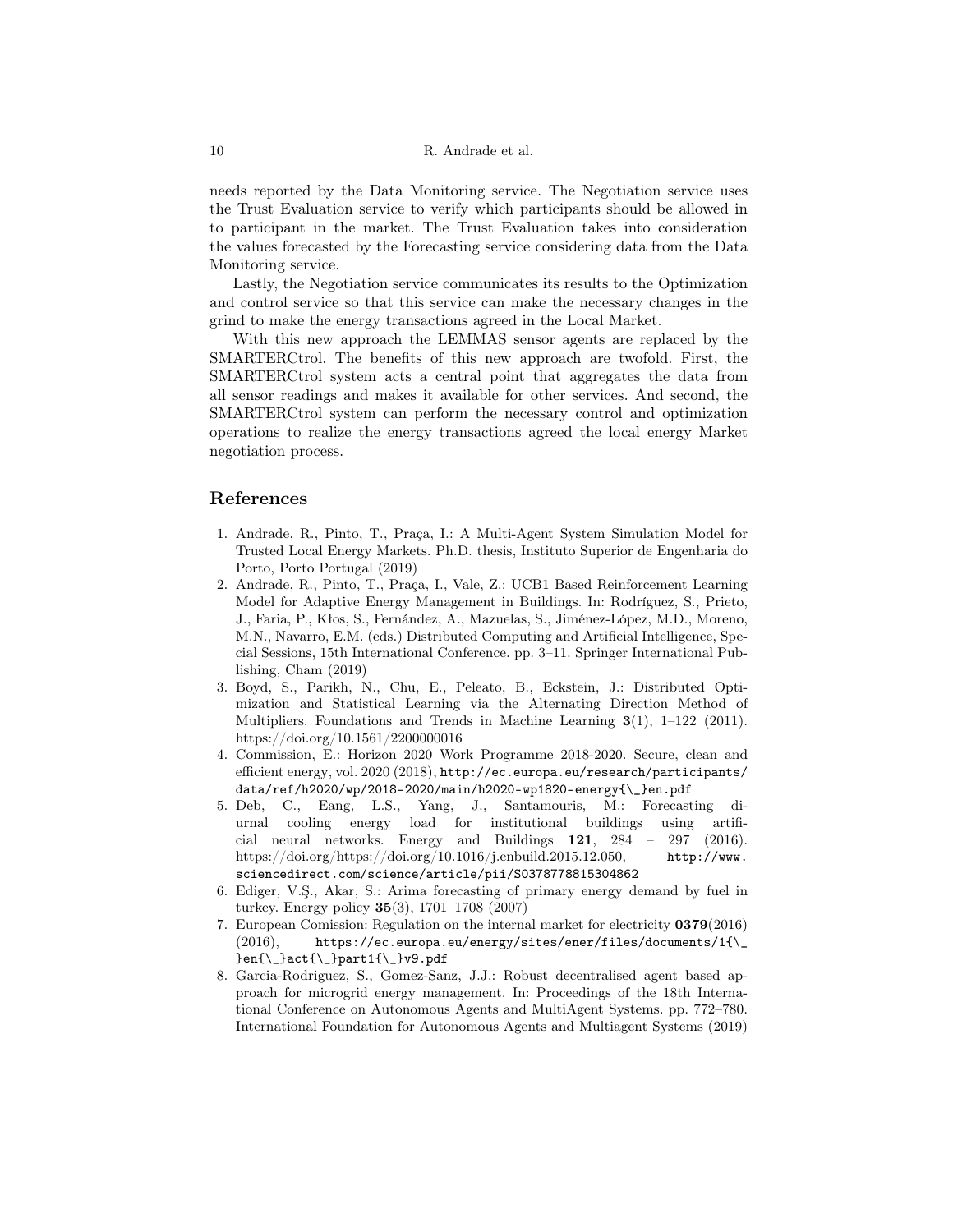- 9. Garcia-Rodriguez, S., Sleiman, H.A., et al.: A multi-agent system architecture for microgrid management. In: International Conference on Practical Applications of Agents and Multi-Agent Systems. pp. 55–67. Springer (2016)
- 10. Gomez-Sanz, J.J., Garcia-Rodriguez, S., Cuartero-Soler, N., Hernandez-Callejo, L.: Reviewing microgrids from a multi-agent systems perspective. Energies 7(5), 3355–3382 (2014)
- 11. Grilo, A., Sarmento, H., Nunes, M., Gonçalves, J., Pereira, P., Casaca, A., Fortunato, C.: A wireless sensors suite for smart grid applications. In: 1st International Workshop on Information Technology for Energy Applications (2012)
- 12. Ilic, D., Da Silva, P.G., Karnouskos, S., Griesemer, M.: An energy market for trading electricity in smart grid neighbourhoods. In: 2012 6th IEEE international conference on digital ecosystems and technologies (DEST). pp. 1–6. IEEE (2012)
- 13. Jozi, A., Pinto, T., Praça, I., Silva, F., Teixeira, B., Vale, Z.: Energy consumption forecasting based on Hybrid Neural Fuzzy Inference System. In: 2016 IEEE Symposium Series on Computational Intelligence (SSCI). pp. 1–5 (2016). https://doi.org/10.1109/SSCI.2016.7849859
- 14. Koritarov, V.S.: Real-world market representation with agents. IEEE Power and Energy Magazine 2(4), 39–46 (2004). https://doi.org/10.1109/MPAE.2004.1310872
- 15. Kraning, M., Chu, E., Lavaei, J., Boyd, S.: Dynamic network energy management via proximal message passing. Foundations and Trends in Optimization  $1(2)$ , 73– 126 (2014)
- 16. Li, H., Tesfatsion, L.: Development of Open Source Software for Power Market Research: The AMES Test Bed. Iowa State University, Department of Economics, Staff General Research Papers 2 (2009). https://doi.org/10.21314/JEM.2009.020
- 17. Mengelkamp, E., Diesing, J., Weinhardt, C.: Tracing local energy markets: A literature review. it-Information Technology  $61(2-3)$ , 101–110 (2019)
- 18. Pinyol, I., Sabater-Mir, J.: Computational trust and reputation models for open multi-agent systems: a review. Artificial Intelligence Review 40(1), 1–25 (2013)
- 19. Praça, I., Ramos, S., Andrade, R., d. Silva, A.S., Sica, E.T.: Analysis and Simulation of Local Energy Markets. In: 2019 16th International Conference on the European Energy Market (EEM). pp. 1–5 (2019). https://doi.org/10.1109/EEM.2019.8916524
- 20. Ramos, S., Duarte, J.M., Duarte, F.J., Vale, Z.: A data-mining-based methodology to support mv electricity customers characterization. Energy and Buildings 91, 16  $-25$  (2015). https://doi.org/https://doi.org/10.1016/j.enbuild.2015.01.035, http: //www.sciencedirect.com/science/article/pii/S0378778815000420
- 21. Sanseverino, E.R., Di Silvestre, M.L., Ippolito, M.G., De Paola, A., Re, G.L.: An execution, monitoring and replanning approach for optimal energy management in microgrids. Energy 36(5), 3429–3436 (2011)
- 22. Santos, G., Pinto, T., Praça, I., Vale, Z.: MASCEM: Optimizing the performance of a multi-agent system. Energy 111, 513–524 (2016). https://doi.org/10.1016/j.energy.2016.05.127
- 23. Smart Grid Task Force: Regulatory Recommendations for the Deployment of Flexibility - EG3 REPORT. Policy Report by Smart Grid Task Force, European Commission pp. 1–94 (January 2015), https://ec.europa.eu/energy/sites/ener/ files/documents/EG3Final-January2015.pdf
- 24. Van Der Schoor, T., Scholtens, B.: Power to the people: Local community initiatives and the transition to sustainable energy. Renewable and sustainable energy reviews 43, 666–675 (2015)